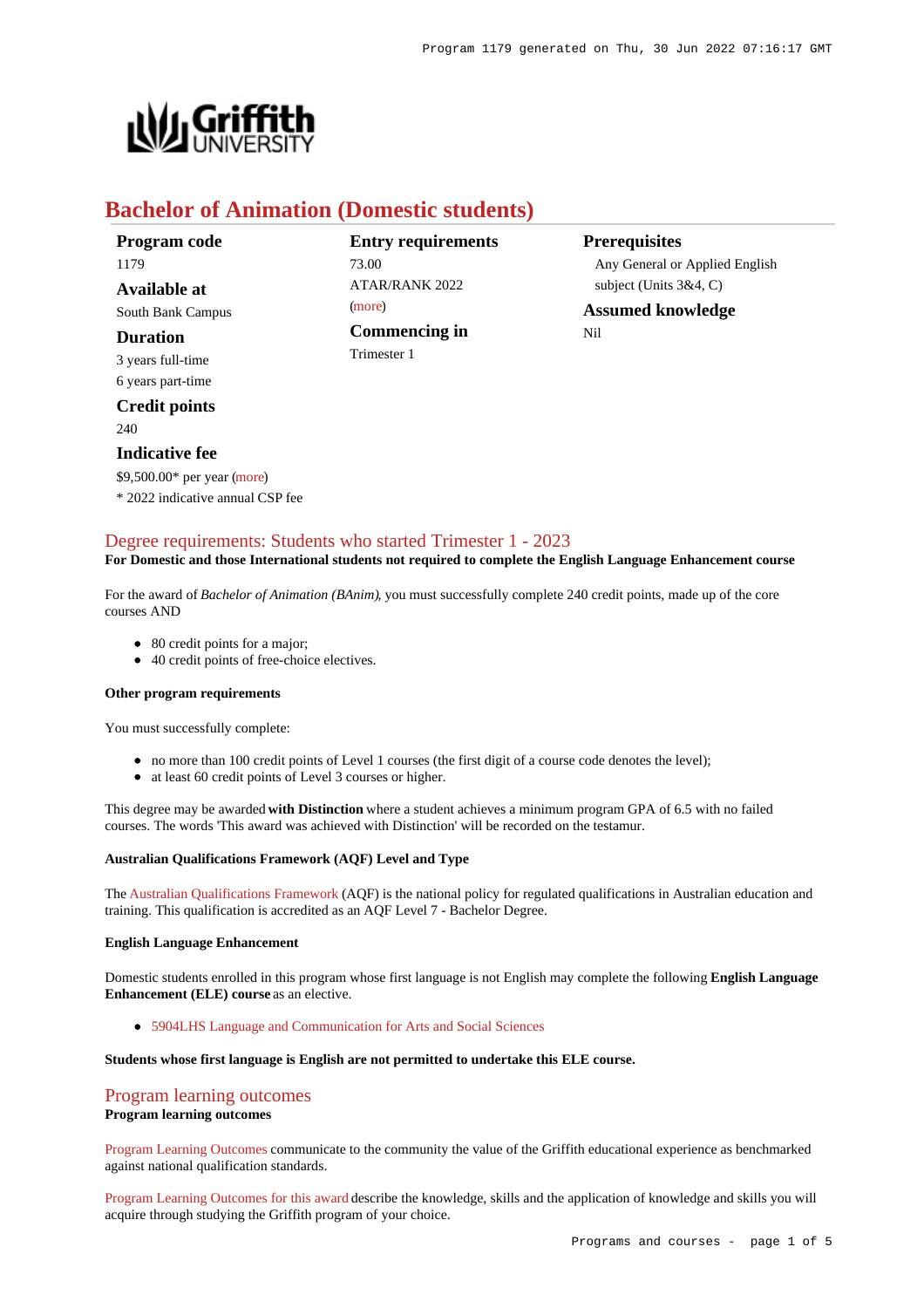## [Course list: Students starting Trimester 1 - 2023](https://www148.griffith.edu.au/programs-courses/Program/1179/Courses/Domestic#course-list-content)

**Course offering information in program structures is a guide only. Please check the actual offering information in the Course Catalogue.**

**Note: Students must check the prerequisite and incompatible requirements before selecting any course within this program.**

#### **English Language Enhancement course**

Students required to undertake the English Language Enhancement course must complete 5904LHS in their first trimester of study.

The English Language Enhancement course is to be taken in place of a Free-choice elective in your program.

| <b>Trimester</b> |         | Course code Requirement | Course title                                                      |  |
|------------------|---------|-------------------------|-------------------------------------------------------------------|--|
| Tri              | 5904LHS | English<br>Enhancement  | Language and Communication for Arts and Social<br><b>Sciences</b> |  |

#### **Year 1**

You must complete the following courses:

| <b>Trimester</b> | Course code | Requirement     | Course title                       | <b>CP</b> |
|------------------|-------------|-----------------|------------------------------------|-----------|
| Tri 1            | 1104GFS     | Core to Program | Drawing for Moving Image           | 10        |
| Tri 1            | 1108GFS     | Core to Program | Principles of Animation            | 10        |
| Tri 1            | 1711GFS     | Core to Program | Digital Storytelling               | 10        |
| Tri 1            | 1114GFS     | Core to Program | Reading the Moving Image           | 10        |
| Tri 2            | 1119GFS     | Core to Program | <b>CGI</b> Animation               | 10        |
| Tri 2            | 1116GFS     | Core to Program | Animating: Mechanics and Motion    | 10        |
| Tri 2            | 1117GFS     | Core to Program | <b>Concept Design Fundamentals</b> | 10        |
| Tri 2            | 1705GFS     | Core to Program | Scriptwriting 1                    | 10        |

## **Year 2**

You must complete the following courses:

| <b>Trimester</b> |         | Course code Requirement | Course title             |         |
|------------------|---------|-------------------------|--------------------------|---------|
| Tri 1            | 2125GFS | Core to Program         | <b>Animation Forms</b>   | $10-10$ |
| Tri 2            | 2720GFS | Core to Program         | Interactive Storytelling | 10      |
| Tri $1,2$        |         |                         | Major courses            | 40      |
| Tri 1,2          |         |                         | Free-choice electives    | 20      |

### **Year 3**

You must complete the following courses:

| <b>Trimester</b> |         | Course code Requirement | Course title                   | CР |
|------------------|---------|-------------------------|--------------------------------|----|
| Tri 1            | 3101GFS | Core to Program         | Intro to Professional Practice | 10 |
| Tri 2            | 3109GFS | Core to Program         | <b>Industry Research</b>       | 10 |
| Tri $1,2$        |         |                         | Major courses                  | 40 |
| Tri $1,2$        |         |                         | Free-choice electives          | 20 |

# Majors (3 available) Animating

You must complete the following courses: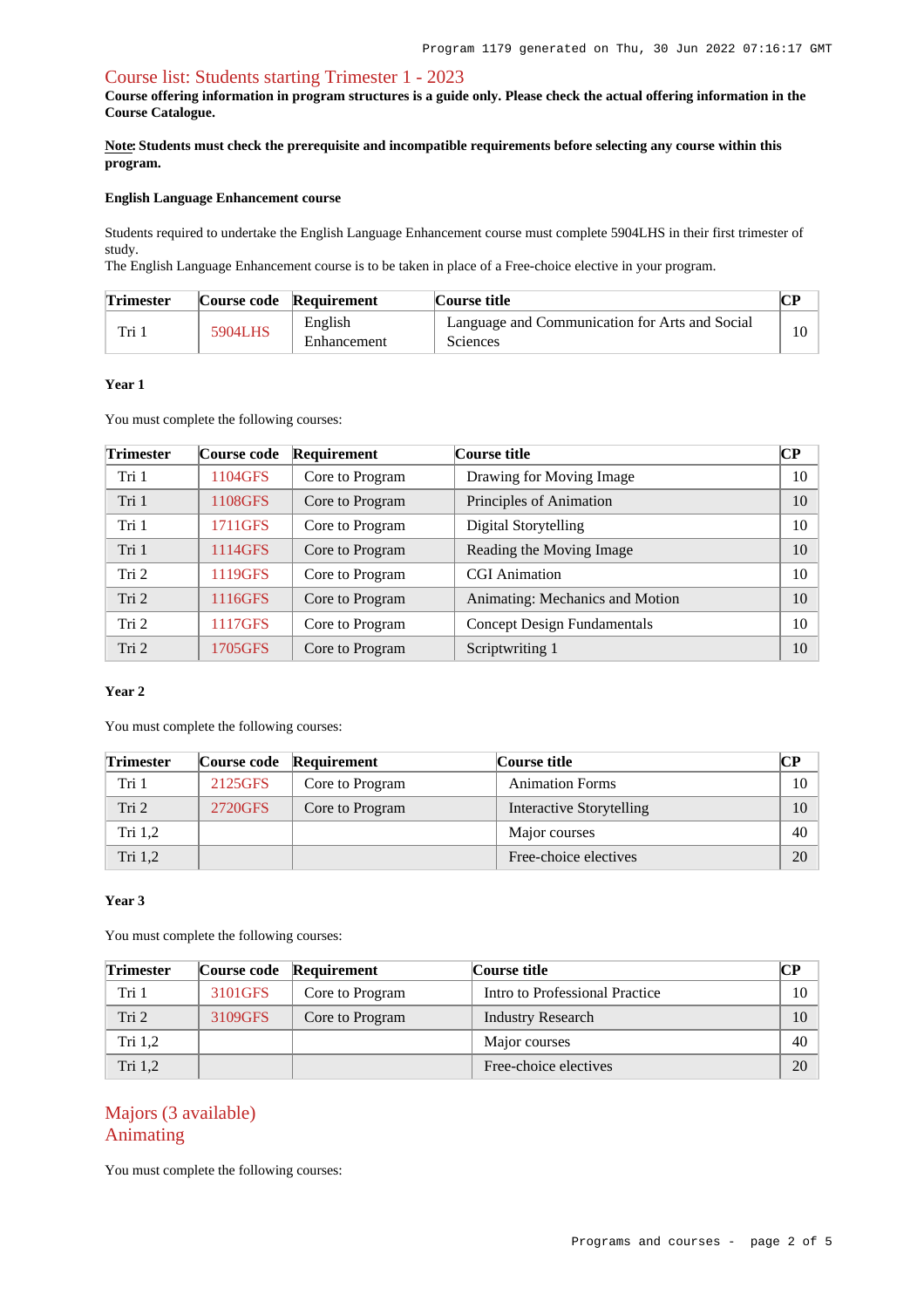| <b>Trimester</b> | Course code | Requirement   | Course title                                | CР |
|------------------|-------------|---------------|---------------------------------------------|----|
| Tri 1            | 2717GFS     | Core to Major | <b>Animation Sound Design</b>               | 10 |
| Tri 1            | 2111GFS     | Core to Major | Animating: Acting and Performance           | 10 |
| Tri 2            | 2107GFS     | Core to Major | <b>Visual Story</b>                         | 10 |
| Tri 2            | 2131GFS     | Core to Major | <b>Animating: Applied Practice</b>          | 10 |
| Tri 1            | 3121GFS     | Core to Major | Animation Folio Pre-Production              | 10 |
| Tri 3            | 3713GFS     | Core to Major | Motion Capture (see Note 1)                 | 10 |
|                  |             |               | <b>OR</b>                                   |    |
| Tri 1            | 3122GFS     | Core to Major | Animating: Processes and Tools (see Note 1) | 10 |
| Tri 2            | 3126GFS     | Core to Major | Animation Portfolio                         | 20 |

Program 1179 generated on Thu, 30 Jun 2022 07:16:17 GMT

Note 1: Students may complete both 3713GFS and 3122GFS by completing one of the courses as an elective.

# Art Direction

You must complete the following courses:

| <b>Trimester</b> | Course code | Requirement   | Course title                          | $\bf CP$ |
|------------------|-------------|---------------|---------------------------------------|----------|
| Tri 1            | 2717GFS     | Core to Major | <b>Animation Sound Design</b>         | 10       |
| Tri 1            | 2102GFS     | Core to Major | <b>Concept Design: Characters</b>     | 10       |
| Tri 2            | 2107GFS     | Core to Major | <b>Visual Story</b>                   | 10       |
| Tri 2            | 2133GFS     | Core to Major | <b>Concept Design: Environments</b>   | 10       |
| Tri 1            | 3121GFS     | Core to Major | <b>Animation Folio Pre-Production</b> | 10       |
| Tri 1            | 3124GFS     | Core to Major | <b>Art Direction</b>                  | 10       |
| Tri 2            | 3126GFS     | Core to Major | <b>Animation Portfolio</b>            | 20       |

# Technical Direction

You must complete the following courses:

| <b>Trimester</b> | Course code | Requirement      | Course title                                                         | $\overline{\mathbf{C}\mathbf{P}}$ |
|------------------|-------------|------------------|----------------------------------------------------------------------|-----------------------------------|
| Tri 1            | 2717GFS     | Core to<br>Major | <b>Animation Sound Design</b>                                        | 10                                |
| Tri 1            | 2112GFS     | Core to<br>Major | CGI: Character Modelling                                             | 10                                |
| Tri 2            | 2107GFS     | Core to<br>Major | <b>Visual Story</b>                                                  | 10                                |
| Tri 2            | 2132GFS     | Core to<br>Major | <b>CGI: Environments</b>                                             | 10                                |
| Tri 1            | 3121GFS     | Core to<br>Major | <b>Animation Folio Pre-Production</b>                                | 10                                |
| Tri 1            | 3123GFS     | Core to<br>Major | CGI: Digital Sculpture (See Note 1)                                  | 10                                |
|                  |             |                  | <b>OR</b>                                                            |                                   |
| Tri 2            | 3135GFS     | Core to<br>Major | Intro to CGI Materials and Texture Mapping Workflows<br>(See Note 1) | 10                                |
| Tri 2            | 3126GFS     | Core to<br>Major | <b>Animation Portfolio</b>                                           | 20                                |

Note 1: If students opt to complete both 3123GFS and 3135GFS, then one course will contribute to the major, the other course will be credited as an elective.

Electives (1 available) Free-choice electives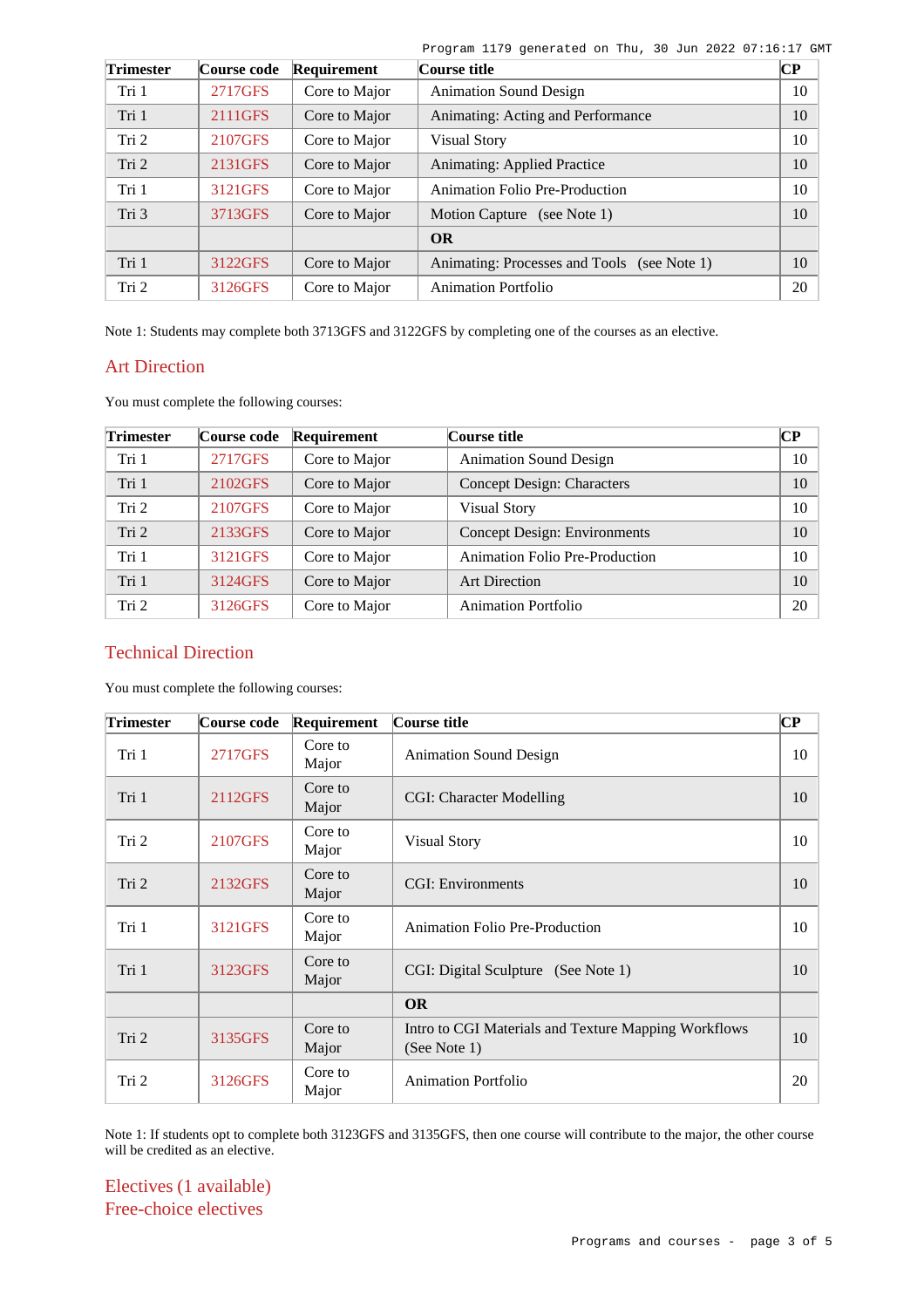You may select free-choice electives from the list below or any [Undergraduate free-choice elective/s](https://www148.griffith.edu.au/programs-courses/Search/Results?SearchRequestType=CourseCatalogue&AcademicCareerName=UGRD&IsFreeChoiceElective=True) offered across the University provided prerequisites are met. If you require guidance please liaise with your Program Director.

| <b>Trimester</b> | Course code | Requirement             | Course title                                                   | CР |
|------------------|-------------|-------------------------|----------------------------------------------------------------|----|
| Tri 1            | 2102GFS     | Free-choice<br>Elective | <b>Concept Design: Characters</b>                              | 10 |
| Tri 1            | 2111GFS     | Free-choice<br>Elective | Animating: Acting and Performance                              | 10 |
| Tri 1            | 2112GFS     | Free-choice<br>Elective | CGI: Character Modelling                                       | 10 |
| Tri 1            | 2127GFS     | Free-choice<br>Elective | <b>Post Production: Fundamentals</b>                           | 10 |
| Tri 2            | 2123GFS     | Free-choice<br>Elective | <b>Alternative Animation Techniques</b>                        | 10 |
| Tri 2            | 2128GFS     | Free-choice<br>Elective | Post Production: Integration                                   | 10 |
| Tri 2            | 2131GFS     | Free-choice<br>Elective | Animating: Applied Practice                                    | 10 |
| Tri 2            | 2132GFS     | Free-choice<br>Elective | <b>CGI:</b> Environments                                       | 10 |
| Tri 2            | 2133GFS     | Free-choice<br>Elective | <b>Concept Design: Environments</b>                            | 10 |
| Tri 1            | 2136GFS     | Free-choice<br>Elective | Stop Motion Animation Fabrication 2 (not offered<br>from 2022) | 10 |
| Tri 2            | 2721GFS     | Free-choice<br>Elective | <b>Outback Filmmaking Bootcamp</b>                             | 10 |
| Tri 3            | 3713GFS     | Free-choice<br>Elective | <b>Motion Capture</b>                                          | 10 |
| Tri 3            | 2104GFS     | Free-choice<br>Elective | Comics and Sequential Storytelling                             | 10 |
| Tri 3            | 2717GFS     | Free-choice<br>Elective | <b>Animation Sound Design</b>                                  | 10 |
| Tri 1            | 3122GFS     | Free-choice<br>Elective | Animating: Processes and Tools                                 | 10 |
| Tri 1            | 3123GFS     | Free-choice<br>Elective | CGI: Digital Sculpture                                         | 10 |
| Tri 1            | 3124GFS     | Free-choice<br>Elective | Art Direction                                                  | 10 |
| Tri 3            | 3136GFS     | Free-choice<br>Elective | Cel Action Specialisation                                      | 10 |
| Tri 3            | 3137GFS     | Free-choice<br>Elective | Animation Industry Placement 1 (Not offered from<br>2021)      | 10 |
|                  |             |                         | courseLineOperator                                             |    |
| Tri 3            | 3725GFS     | Free-choice<br>Elective | <b>Work Placement</b>                                          | 10 |
| Tri 3            | 3138GFS     | Free-choice<br>Elective | Animation Industry Placement 2 (Not offered from<br>2021)      | 20 |
|                  |             |                         | courseLineOperator                                             |    |
| Tri 2            | 3734GFS     | Free-choice<br>Elective | Work Placement 2                                               | 10 |
| Tri 1            | 3139GFS     | Free-choice<br>Elective | Stop-Motion Animating 1 (not offered from 2022)                | 10 |
| Tri 2            | 3140GFS     | Free-choice<br>Elective | Stop-Motion Animating 2 (not offered from 2022)                | 10 |